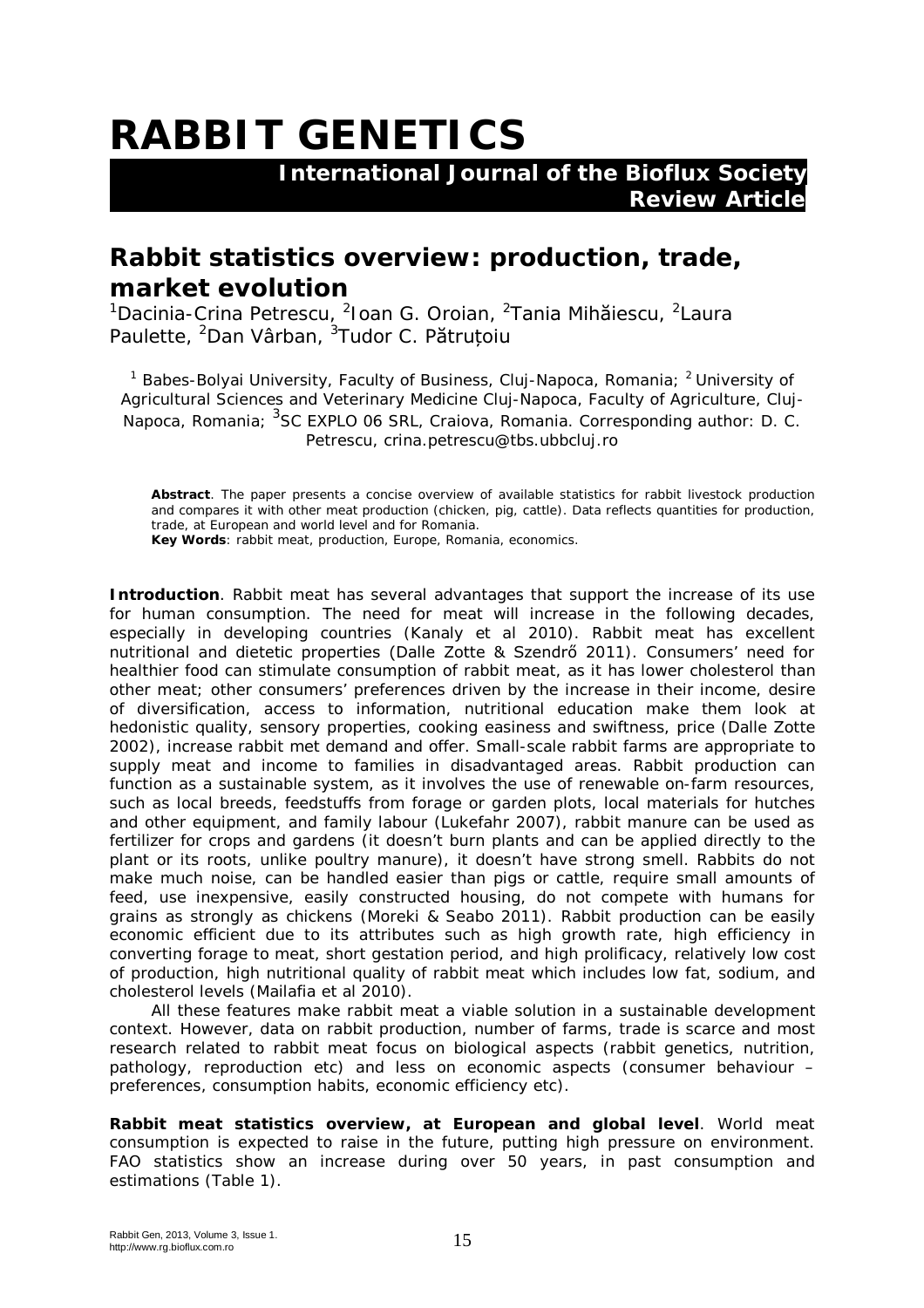Per capita world consumption of meat 1964-1999, estimations for 2015, 2030 (kg per capita, carcass weight equivalent)

| Year |                                          |  |  |  | 1964/66 1974/76 1984/86 1994/96 1997/99 2015 2030 1964-2030 |
|------|------------------------------------------|--|--|--|-------------------------------------------------------------|
|      | World 24.2 27.4 30.7 34.6 36.4 41.3 45.3 |  |  |  |                                                             |

Source: Bruinsma (2003), http://www.fao.org/docrep/005/y4252e/y4252e05b.htm

As income level in developing countries raises, changes in lifestyle, including meat consumption will occur, in the sense of its increase. Meat production has also grown, since half of past century and is expected to maintain this trend. Rabbit meat production, as reflected by FAO statistics, has decreased by 5% in 2011 compared to 2000 (and has increased by 41.4% over 50 years, 1961-2011) in Europe (Figure 1 a and b). Graphics reflect registered data: number of countries is different from one year to another and not all production activities are reported by a country. Production is in tones, it refers to livestock primary products, which include products from live and slaughtered animals. Products from slaughtered animals include meat, offals, raw fats, fresh hides and skins; products from live animals include milk, eggs, honey, beeswax and fibres of animal origin; all data shown relate to total meat production from both commercial and farm slaughter; data are given in terms of dressed carcass weight, i.e. excluding offals and slaughter fats; production of beef and buffalo meat includes veal; pig meat includes bacon and ham in fresh equivalent; poultry meat includes meat from all domestic birds and refers, wherever possible, to ready-to-cook weight (http://faostat3.fao.org/home/index.html#METADATA).



Figure 1. Production of rabbit meat reported by FAO: Europe, 2000-2011 (a), 1961-2011 (b). Source: data from http://faostat3.fao.org/home/index.html#DOWNLOAD

Chicken production increased by 55%, pig by 7% between 2000-2011 in Europe and cattle decreased by 9%, as shown in Figure 2a (and during 1961-2011, chicken production increased by 444%, pig production by 93% and cattle by 10%; Figure 2 b). Rabbit meat production is much lower than other meat, like pork, beef, poultry, and its level compared to other meat decreased over time. At European level, 2011, chicken production was 29 times higher, pig production was 54 times higher, cattle production was 21 times higher than rabbit production, according to FAO data, reflected in Figure 1 and Figure 2; in 1961, registered chicken production was 8 times higher, pig production was 40 times higher, cattle production was 27 times higher than rabbit production).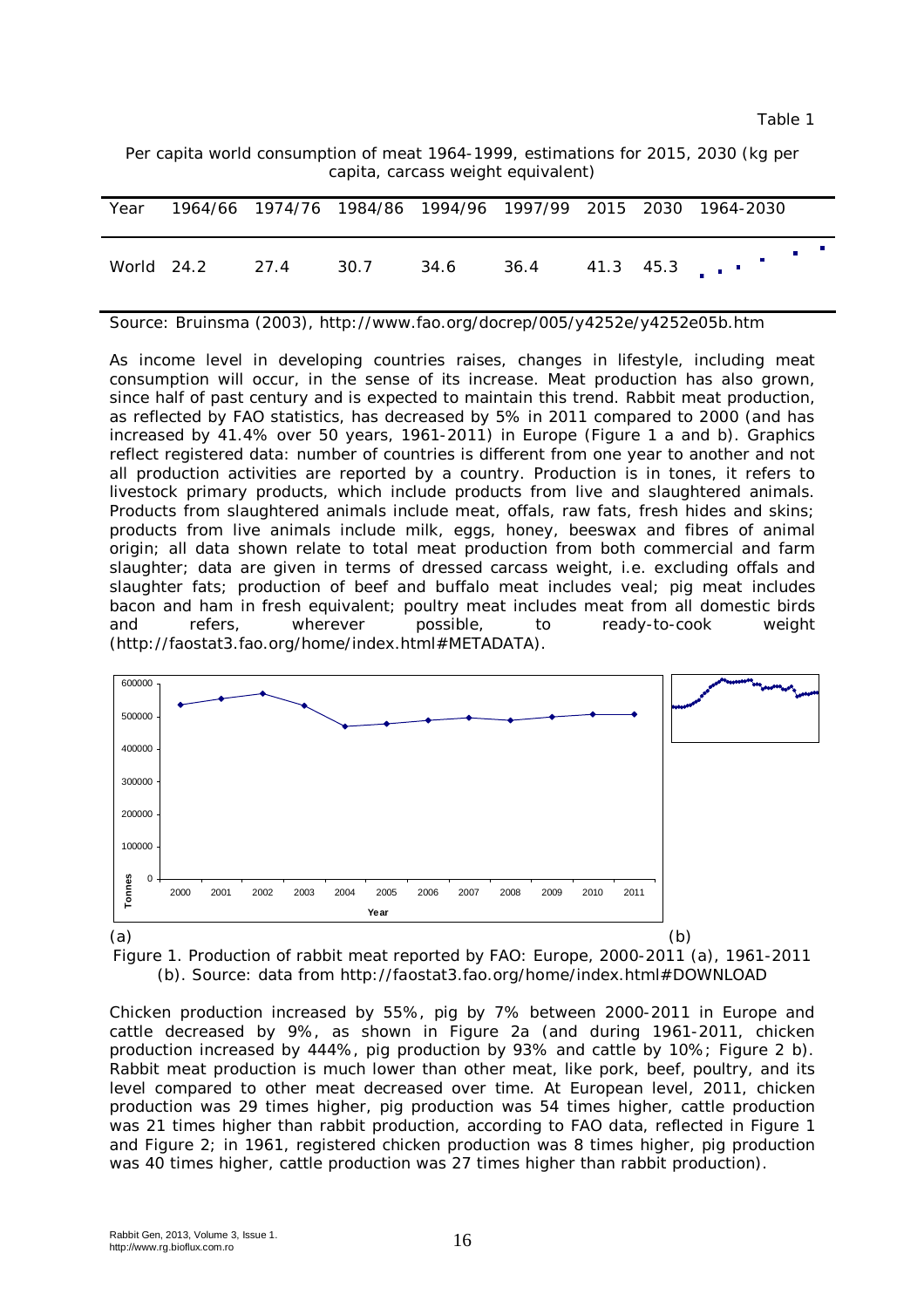

http://faostat3.fao.org/home/index.html#DOWNLOAD

At world level, reported rabbit meat production (in tones, livestock primary products) was by 35% higher in 2011 compared with 2000 (and with 331% in 2011 compared to 1961; Figure 3).



Figure 3. Production of rabbit meat reported by FAO: world, 2000-2011 (a), 1961-2011 (b). Source: data from http://faostat3.fao.org/home/index.html#DOWNLOAD

The same ascending trend visible in rabbit production is present at world level for chicken, pig and cattle production: chicken production increased by 52%, pig by 22%, cattle by 11% in 2011 compared to 2000 (and chicken increased in 2011 by 1083% compared to 1961, pig production by 345% and cattle by 126%). At world level, rabbit production is small compared to other meat production (from chicken, pig, cattle). In 2011, chicken production was 52 times higher, pig production was 64 times higher, cattle production was 37 times higher that rabbit production (and in 1961, chicken production was 19 times higher, pig production was 62 times higher, cattle production was 70 times higher that rabbit production, according to FAO data, reflected in Figure 3 and Figure 4).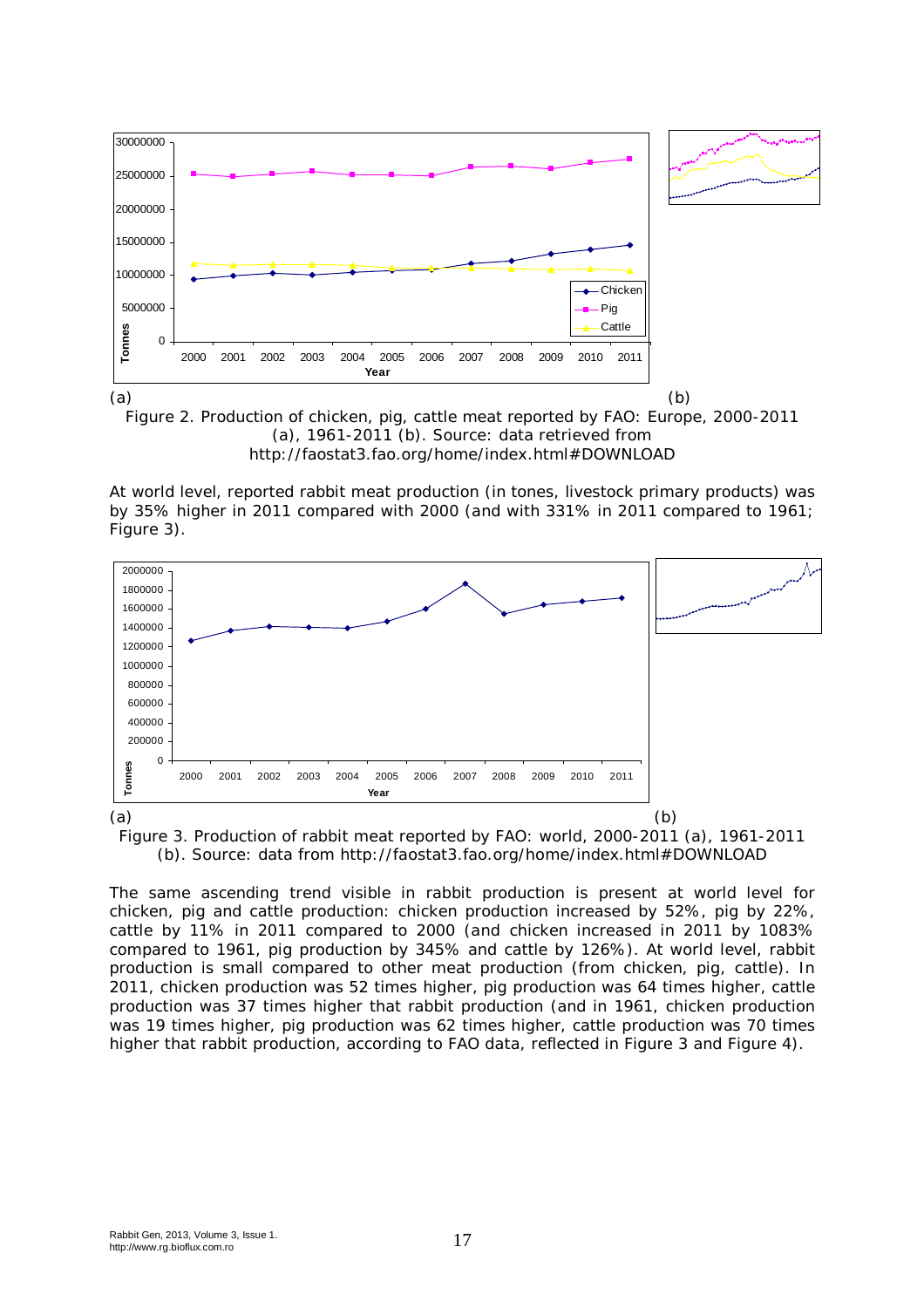

Figure 4. Production of chicken, pig, cattle meat reported by FAO: world, 2000-2011 (a), 1961-2011 (b). Source: data from http://faostat3.fao.org/home/index.html#DOWNLOAD

Reported foreign trade with rabbit products decreased in Europe, according to FAO statistics: imports decreased by 38% in 2010 compared to 2000 and export by 24% (and, according to registered data, imports increased by 114.1% in 2010 compared with 1961, exports increased by 269.2% in 2010 compared with 1961). Imports were constantly higher than exports: in 2000 imports were 1.4 times bigger than exports, in 2010, they were 1.2 time bigger (Figure 5).



Figure 5. Imports and exports with rabbit livestock production reported by FAO: Europe, 2000-2011 (a), 1961-2011 (b). Source: data from http://faostat3.fao.org/home/index.html#DOWNLOAD

Reported imports and exports in Europe with chicken, pig, cattle livestock production increased during 2000-2010: chicken imports increased by 59%, exports by 73 (Figure 6 a), pig imports increased by 86%, exports by 68% (Figure 6 b), cattle imports increased by 3% and exports by 35% (Figure 6 c)in 2010 compared with 2000.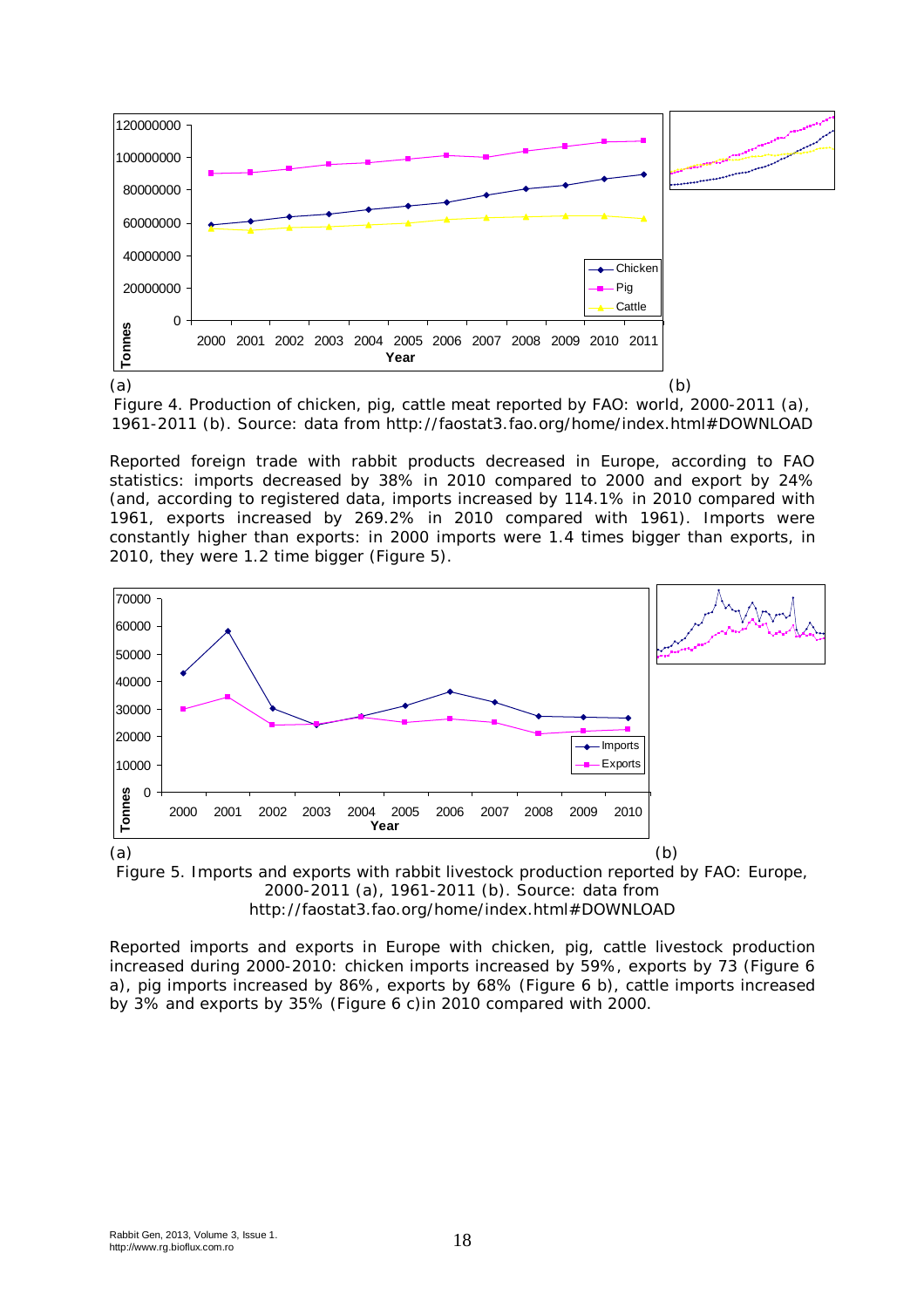



**Country data: rabbit statistics for Romania**. At national level, in Romania, registered data on rabbit production show a drastic decrease (Figure 7).



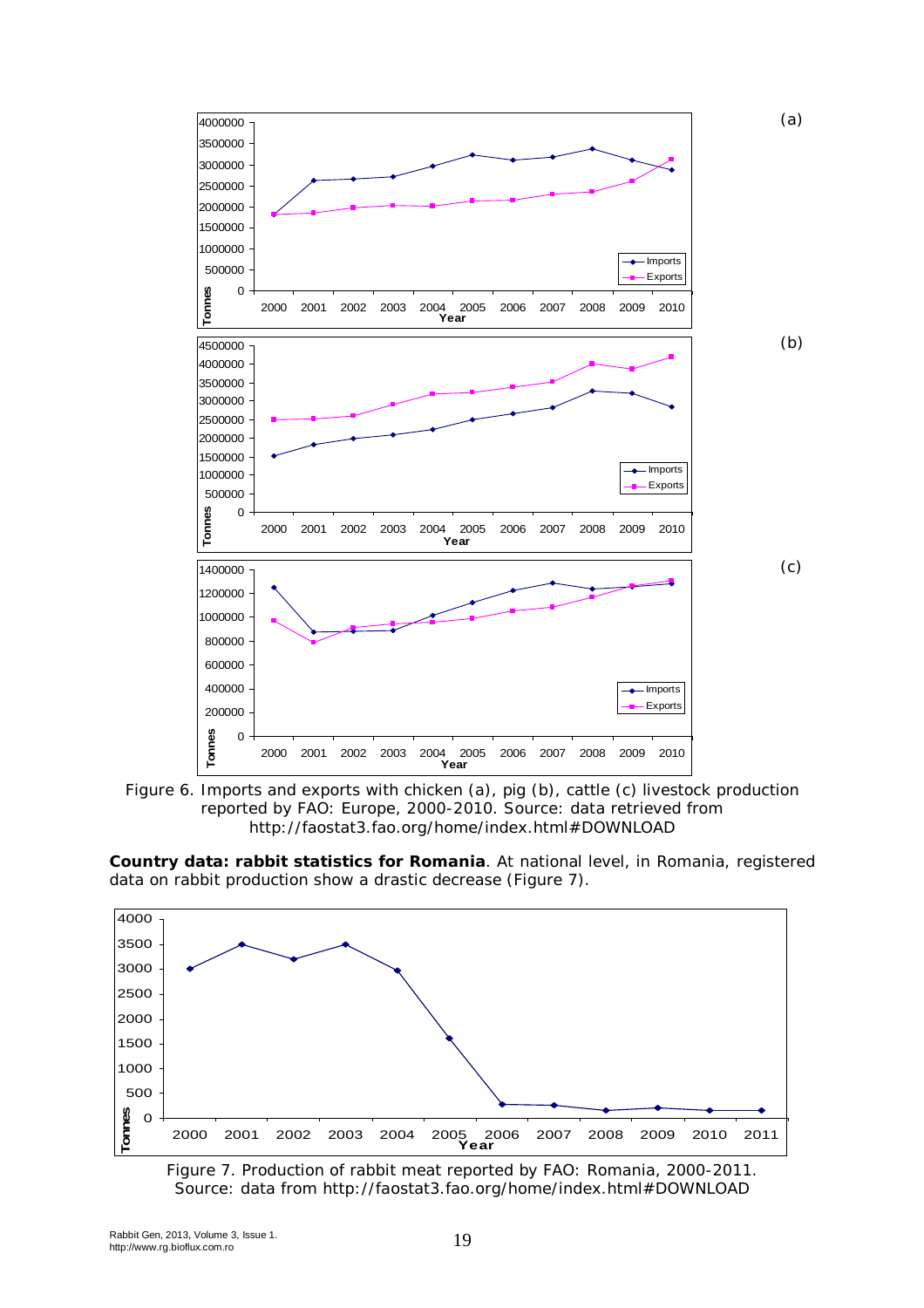Other livestock productions from Romania, visible in FAO statistics, show: an increase by 26% for chicken, a decrease of 10% for pig and a decrease of 12% for cattle in 2011 compared to 2000 (Figure 8).



Figure 8. Production of chicken, pig, cattle meat reported by FAO: Romania, 2000-2011. Source: data from http://faostat3.fao.org/home/index.html#DOWNLOAD

Taking into account empirical observation and analysis of available data, it can be understood that no reliable statistics and reports are available in Romania on rabbit production and/or consumption. This goes hand in hand with the high price of rabbit meat on market, lack of tradition for rabbit meat consumption and lack of local rabbit breeds. To cover this lack of local breeds, two were recently created, maintained and developed by a group of Romanian researchers and hobbyists: the Transylvanian Giant Rabbit (Petrescu-Mag et al 2009-2013) and Cluj Rabbit Breed (Botha et al 2013).

Transylvanian Giant Rabbit (TGR) is a large sized breed of 4.5-9 kg and was created mainly for meat production. It has its origins in many distinct populations of rabbits: the common Romanian rabbit, the German Grey Giant, the Giant Papillon and the Californian (Petrescu-Mag et al 2009). The genetic formula for coat color is  $c^h c^h$  wherein  $c^h$  is the recessive gene Himalaya situated at locus C. Most of the other giant rabbit breeds have some inconveniences such as: low fertility, vulnerability to diseases, low slaughter efficiency/ears too long, low muscular development in the first 3-4 months and others. The creators of TGR planned to eliminate these drawbacks in their new giant rabbit breed. According to the European Standards rules (2010) for giant rabbit breeds, the body weight of TGR will be of over 4.5 kg. There is no other giant breed expressing the Himalaya colour pattern.

Beside the Transylvanian Giant Rabbit a new rabbit breed is currently under development in Cluj-Napoca, Transylvania, Romania: The Cluj Rabbit breed (CR). However, its number of animals and breeders is still low. According to the European Standard for the judgment of the exhibition rabbit acknowledged by European Association (2010), regarding the body weight, CR fits in the medium size breeds, with a minimum of 3.50 kg and a maximum of 5.50 kg limit. Yet, there is no other breed that brings together the Chinchilla colour pattern with a New Zealand White (NZW) show phenotype. The NZW appears to be the principal breed for commercial meat production. For this reason, the genetic improvement of CR will follow the same traits of commercial rabbits (prolificacy, milk yield, maternal instinct, weaned kits, number of capitalized young/doe, growth rate, forage capitalization, slaughter indicators, advantageousness) (Botha et al 2011).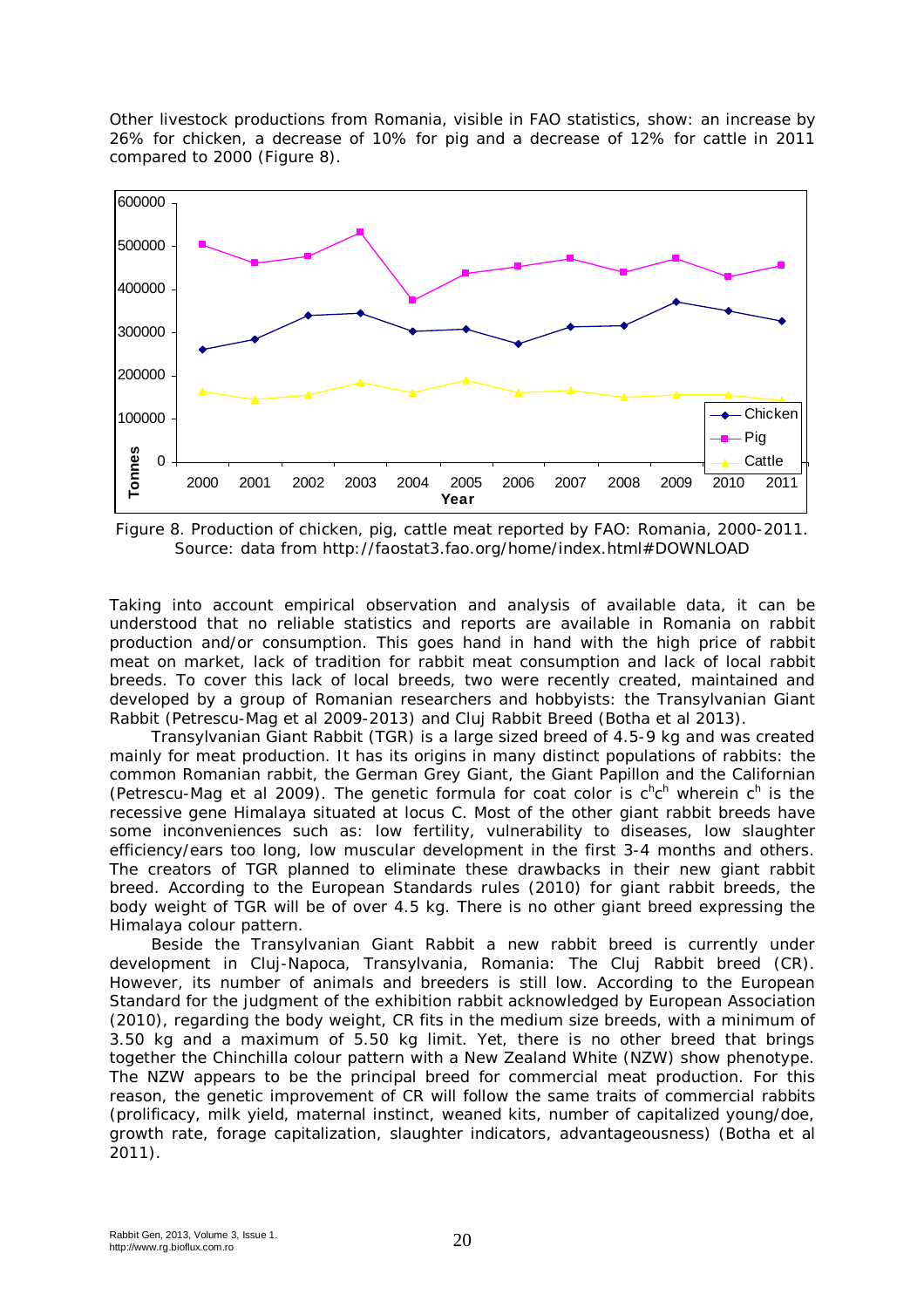**Conclusions**. Rabbits have been used as food by many people across the world since ancient times. Due to industrialization of agriculture and economy of scale, rabbit meat was forgotten in many countries in favour of pork, beef and chicken. Currently, needs and trends related to health concerns, environment protection, food supply for lowincome families combined with rabbit meat qualities, such as quick-breeding source of low-fat, high-protein meat, good taste, interest in lower fat diets and healthy eating, ongoing pursuit of chefs and foodies of novel and locally produced foods etc make rabbit meat popular again, because it gives answers to health, environmental, economical concerns. FAO statistics presented here include data only from several countries, available at FAO website, and do not reflect the whole livestock production of the Europe or the world at a certain moment in time; thus, the data presented here represent figures registered by FAO. The number of reporting countries increased from 1961 to 2011. Therefore, the difference between the beginning and the end of the analysed period is partially generated by additional countries included in the last years compared to the first.

## **References**

- Botha M., Hettig A., Petrescu-Mag I. V., 2011 The Rabbit of Cluj: a new phenotype obtained, maintained and improved in Cluj-Napoca (Transylvania), Romania. ABAH Bioflux 3(1):42-47.
- Botha M., Petrescu-Mag I. V., Hettig A., 2013 The first full morphological description of the Cluj Rabbit (*Oryctolagus cuniculus*). North-West J Zool 9(2):art.132702.
- Bruinsma J. (Ed.), 2003 World agriculture: towards 2015/203, a FAO perspective, available at http://www.fao.org/docrep/005/y4252e/y4252e05b.htm#TopOfPage, retrieved June 2013.
- Dalle Zotte A., 2002 Perception of rabbit meat quality and major factors influencing the rabbit carcass and meat quality. Livestock Prod Sci 75(1):11–32.
- Dalle Zotte A., Szendrő Z. 2011 The role of rabbit meat as functional food. Meat Sci 88(3):319–331.
- European Association of Poultry Pigeon and Rabbit Breeders, 2010 Standards for the judgement of the exhibition rabbit acknowledged by European Association.
- FAO, http://faostat3.fao.org/home/index.html#DOWNLOAD
- FAO, http://faostat3.fao.org/home/index.html#METADATA
- Kanaly R. A., et al, 2010 Energy Flow, Environment and Ethical Implications for Meat Production, UNESCO, Bangkok.
- Lukefahr S. D., 2007 Strategies for the development of small- and medium-scale rabbit farming in South-East Asia. Livestock Research for Rural Development, 19, Article #138.
- Mailafia S., Onakpa M. M., Owoleke O. E., 2010 Problems and prospects of rabbit production in Nigeria – a review. Bayero Journal of Pure and Applied Sciences 3(2): 20-25.
- Moreki J. C., Seabo D., 2011 Current status, challenges and opportunities of rabbit production in Botswana. Online Journal of Animal and Feed Research 2(2):177-181.
- Petrescu-Mag I. V., Petrescu-Mag R. M., Botha M., Oroian I., 2009 Transylvanian Giant Rabbit originates from Arieș and Someș Areas (Transylvania, Romania). Transylv Rev Syst Ecol Res 7:187-192.
- Petrescu-Mag I. V., Petrescu-Mag R. M., Pasarin B., Pop D., Botha M., Gilca V., Bud I., Hoha G., Creanga S., 2011 Proposal of standard for the judgement of the exhibition Transylvanian Giant Rabbit. ABAH Bioflux 3(1):39-41.
- Petrescu-Mag I. V., Petrescu-Mag R. M., Viman O., Botha M., Hoha G., Grun E., Creanga S., 2012 The Giant of Transylvania: Standard for arbitration in rabbit exhibitions. Rabbit Gen 2(1):1-4.
- Petrescu-Mag R. M., Creanga S., Petrescu-Mag I. V., 2013 Mendelian laws in aquaculture and cuniculture: simple and efficient. AACL Bioflux 6(2):111-114.
- Petrescu-Mag R. M., Creangă S., Păsărin B., Gîlcă V., Petrescu-Mag I. V., 2011 Smallscale rabbit production: a solution for limited-resource rural and suburban